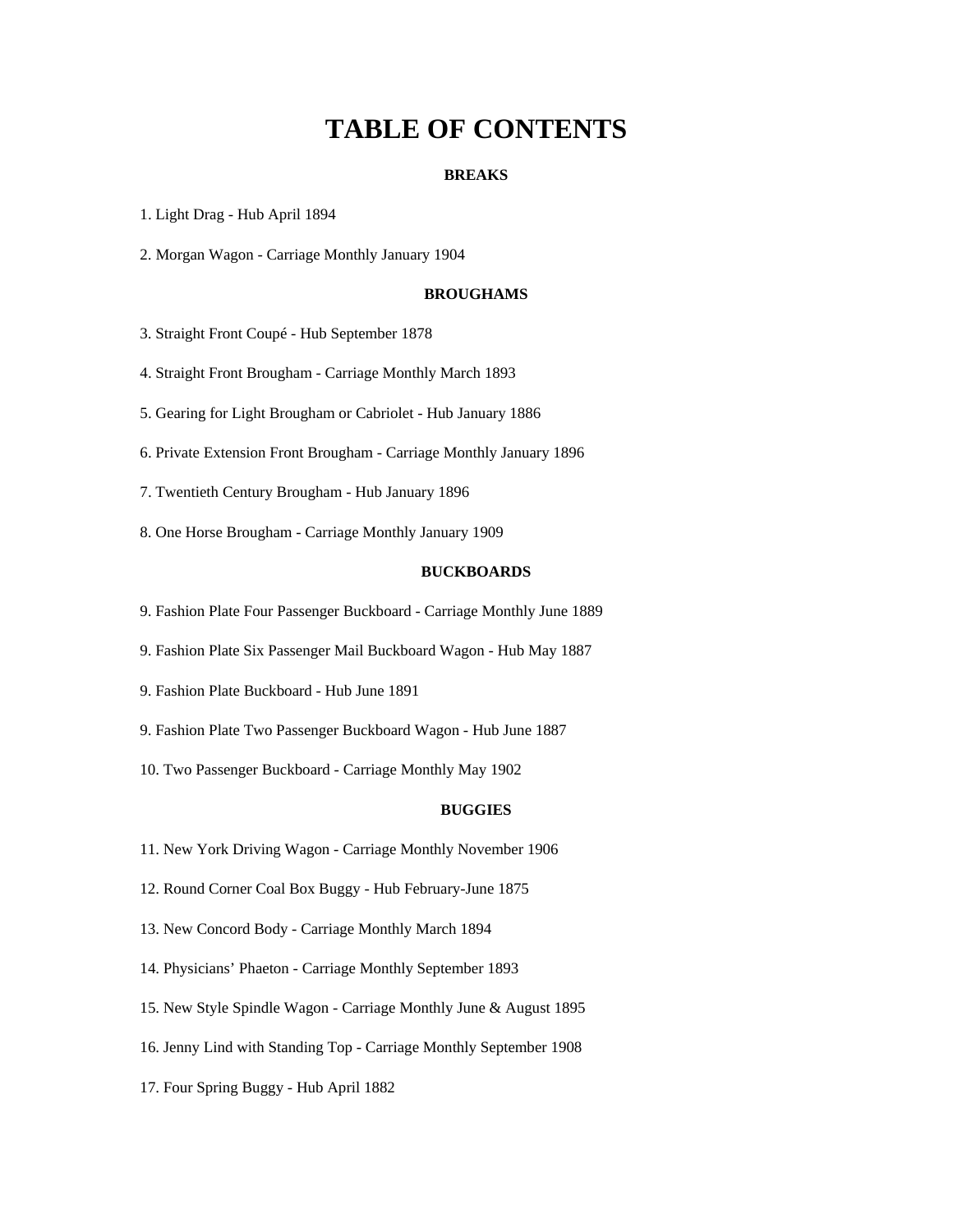- 18. Cut-Under Runabout Carriage Monthly January 1904
- 19. Cut-Under Basket Seat Phaeton Carriage Monthly March 1910
- 20. Stanhope Phaeton Carriage Monthly May 1912
- 21. Cut-Under Corning Wagon, Standing Top Carriage Monthly September 1913
- 22. Goddard Buggy Hub October 1880
- 23. Goddard Buggy Carriage Monthly January & February 1886
- 24. New Goddard Carriage Monthly June 1893
- 25. Piano Box Buggy Carriage Monthly June 1884
- 26. Runabout Carriage Monthly August 1895
- 27. Meeker Buggy Carriage Monthly February 1899
- 28. Runabouts Carriage Monthly February & March 1912

# **MAIL COACHES**

- 29. Mail Coach Hub June and October 1889
- 30. Mail Coach Hub February 1890
- 31. Framing Coach Doors Carriage Monthly October, November & December 1891

# **COMMERCIAL VEHICLES**

- 32. United States Mail Wagon Hub May 1880
- 33. Ice Wagon Carriage Monthly October 1906
- 34. Gospel Wagon Hub August 1887
- 35. New Fifth Avenue Coach-Omnibus Hub April 1888
- 36. Light Store Delivery Wagon Carriage Monthly Dec. 1909
- 37. Traveling Library Wagon Carriage Monthly July 1910
- 38. Business Wagon, With Side Doors Carriage Monthly June 1906

## **LANDAUS**

39. Five Glass Landau - Carriage Monthly September 1874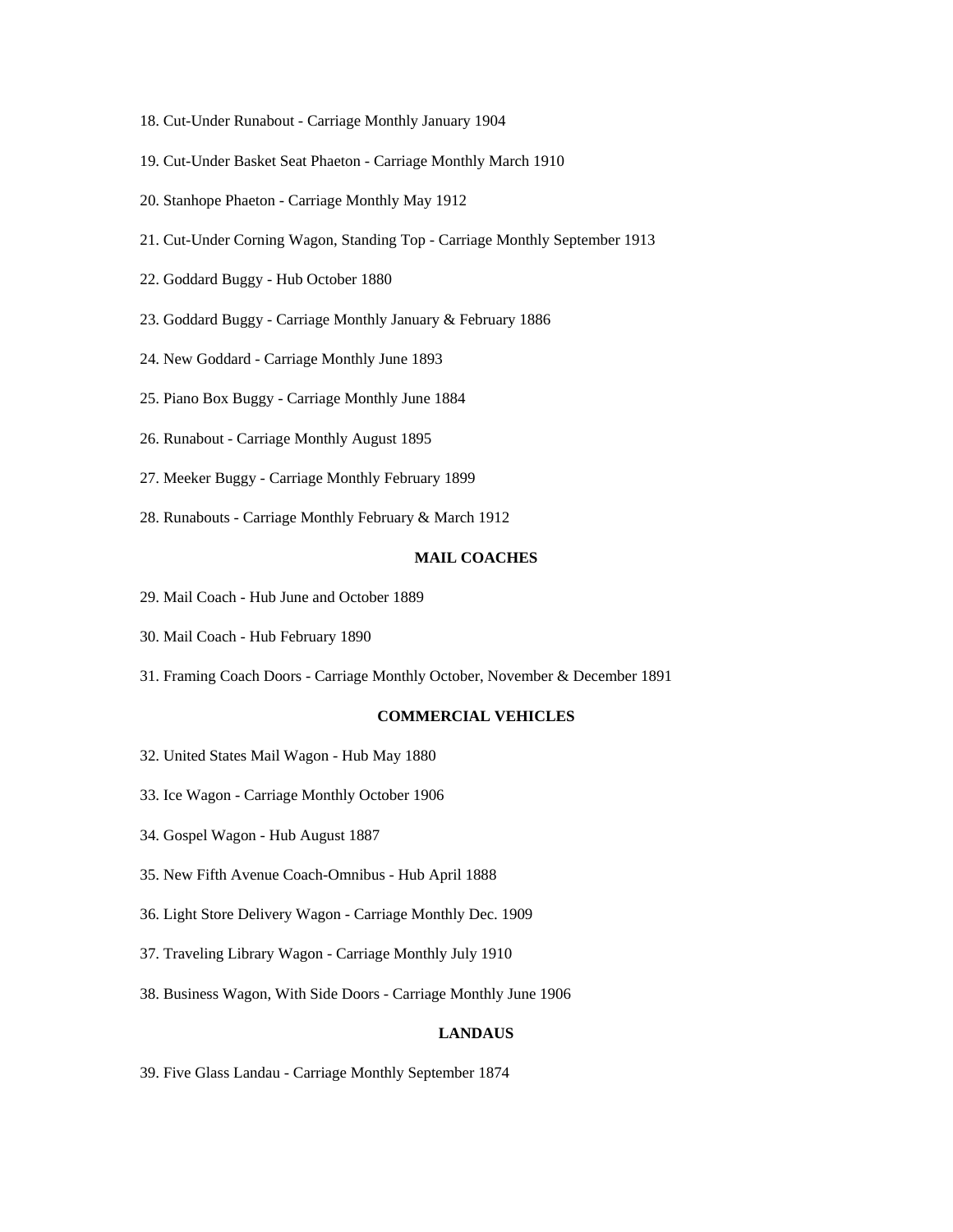- 40. Curved-Line Lanadau, With Glass Front- Hub October 1883
- 41. Leather Landau Carriage Monthly October, Dec. 1888 & Jan., Feb. 1889
- 42. Double Suspension Full Leather Top Landau Hub July 1891
- 43. Five Glass Landau Hub August 1891
- 44. Rocker Plates for Landaus Carriage Monthly August 1891
- 45. Full Sweep Leather Landau on Victoria Loops Hub November 1892
- 46. Landau Brake Carriage Monthly July 1888
- 47. Hinges for Parallel System Curtain Landau Carriage Monthly February 1888.
- 48. Round Bottom Landau Carriage Monthly December 1893, January 1894

# **LANDAULETS**

- 49. Four Passenger Landaulet Rockaway October 1878
- 50. Landaulet Carriage Monthly October 1891
- 51. One Horse Extension Front Landaulet Carriage Monthly February 1912

#### **PHAETONS**

- 52. Spider Phaeton Hub July 1887
- 53. Spider Phaeton with Wooden Pump Handles Hub December 1892
- 54. Spider Phaeton Hub March 1893
- 55. Ladies' Phaeton With Rumble Carriage Monthly January & April 1885
- 56. Physicians' Phaeton Hub November 1888
- 57. Phaeton Suspended With One Full Elliptic Carriage Monthly Aug. & Sept. 1894
- 58. Light Business Phaeton With Three Bow Top Carriage Monthly June 1910
- 59. Suburban Basket Phaeton Carriage Monthly July 1910
- 60. Metropolitan T-Cart Hub May 1887
- 61. T-Cart Phaeton Carriage Monthly November 1888

## **PHYSICIANS' COUPÉ**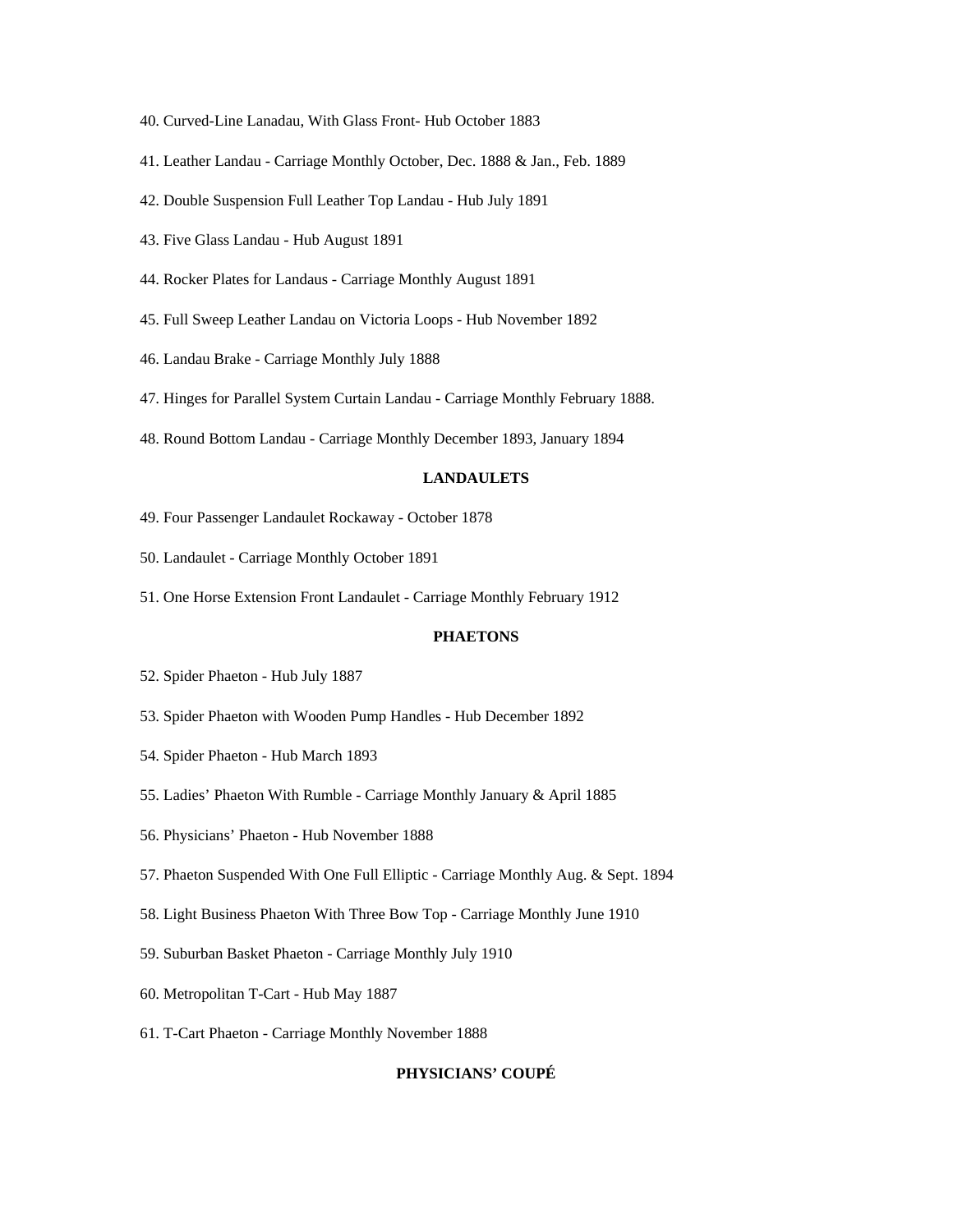62. Canadian Physicians' Rockaway - Hub May 1885

### **ROCKAWAYS**

- 63. Coupé Rockaway Carriage Monthly December 1890
- 64. Coupé Rockaway Hub May 1892
- 65. Extension Front Rockaways (Carriage Part) Carriage Monthly October 1892
- 66. Coupé Rockaway Carriage Monthly October 1897
- 67. Six Passenger Rockaway Carriage Monthly October 1897

# **SURREYS AND PARK PHAETONS**

- 68. Four Passenger Phaeton Carriage Monthly October 1880
- 69. Beach Wagon Carriage Monthly August 1887
- 70. Extension Top Phaeton Hub April 1889
- 71. New Style Surrey Carriage Monthly June 1889
- 72. Extension Top Phaeton Carriage Monthly March, June & September 1890
- 73. Four Passenger Phaeton June 1890
- 74. Canopy Tops Carriage Monthly 1891
- 75. Four Passenger Extension-Top Cabriolet Hub June 1890
- 76. Surrey with Spindle Body Hub March 1892
- 77. Four Passenger Phaeton Carriage Monthly February 1894
- 78. Cut-Under Surrey Hub January 1895
- 79. Cut-Under Surrey Hub May 1896
- 80. Four-Passenger Phaeton Carriage Monthly May 1902
- 81. Straight Sill Surrey with Doors American Blacksmith September 1905

#### **TOWN COACHES**

- 82. New Haven Coach with Barker Quarters Hub September 1886
- 83. Five Glass Coach Hub August 1895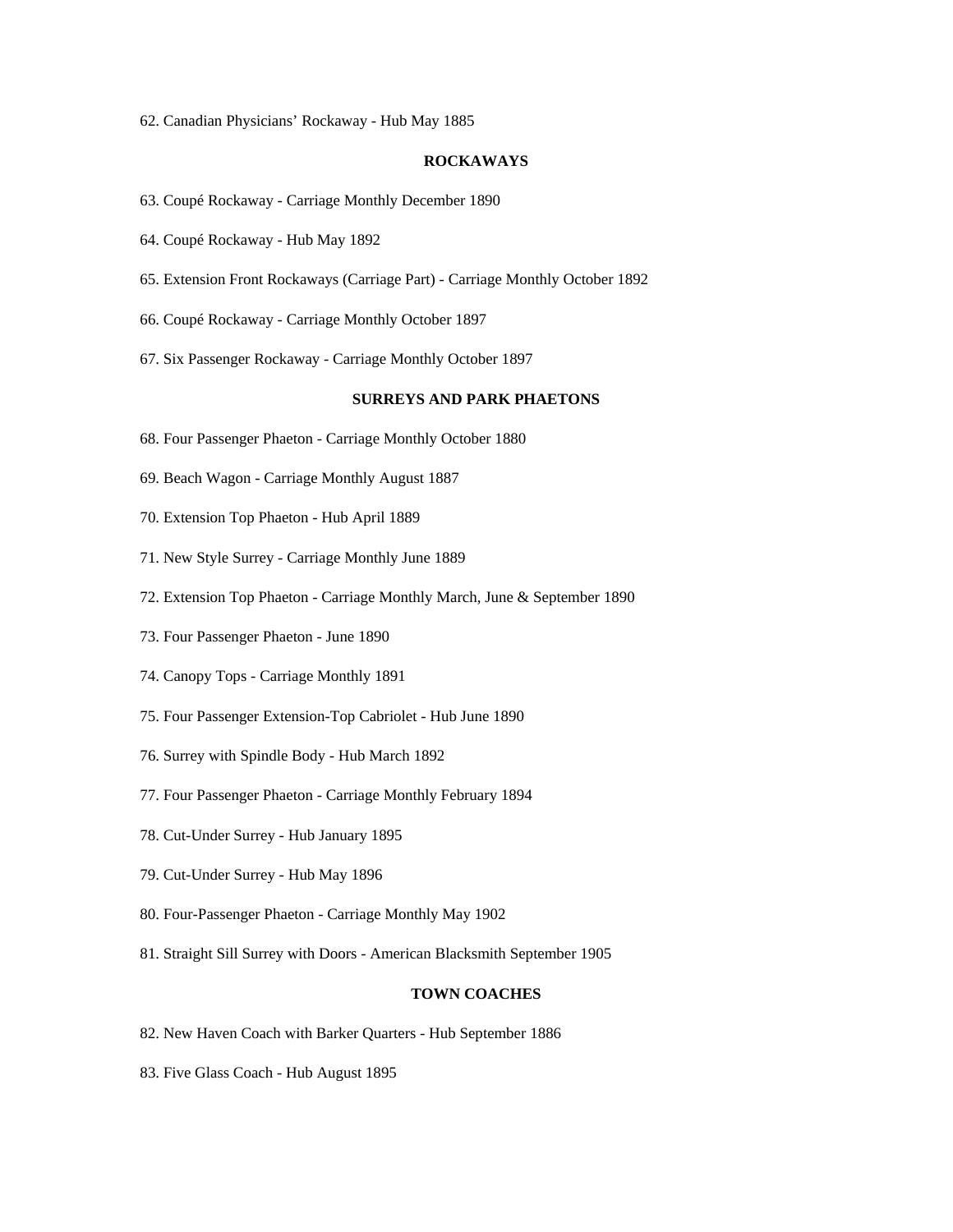84. Coach - Carriage Monthly October 1909

#### **TRAPS**

- 85. Dos-A-Dos Carriage Monthly June 1895
- 86. Four Spring Trap Carriage Monthly September 1895
- 87. Three Spring Trap Carriage Monthly September & October 1895
- 88. Golf Trap Carriage Monthly October 1907

# **TWO WHEELERS**

- 89. Cocking Cart Hub February 1892
- 90. Two Wheeler Carriage Monthly February & March 1893
- 91. Tilbury Hub June 1894
- 92. Norwich Cart Carriage Monthly August 1898
- 93. Two Wheeler New Style Carriage Monthly February 1904
- 94. Two Wheeler Carriage Monthly September 1904
- 95. Two Wheel Dump Cart Carriage Monthly July 1905
- 96. Stanhope Gig Hub March 1909

# **VICTORIAS**

- 97. Victoria Phaeton Carriage Monthly February 1892
- 98. Victoria Carriage Monthly April 1893
- 99. Cabriolet Phaeton Carriage Monthly September 1908

# **VIS-A-VIS**

- 100. Vis-A-Vis With Ogee Back Hub March 1886
- 101. Six Passenger Vis-A-Vis With Standing Top Hub June 1886

#### **WAGONS, PASSENGER**

- 102. Four-Passenger Wagon Hub September 1896
- 103. Cut-Under Break Carriage Monthly August 1906